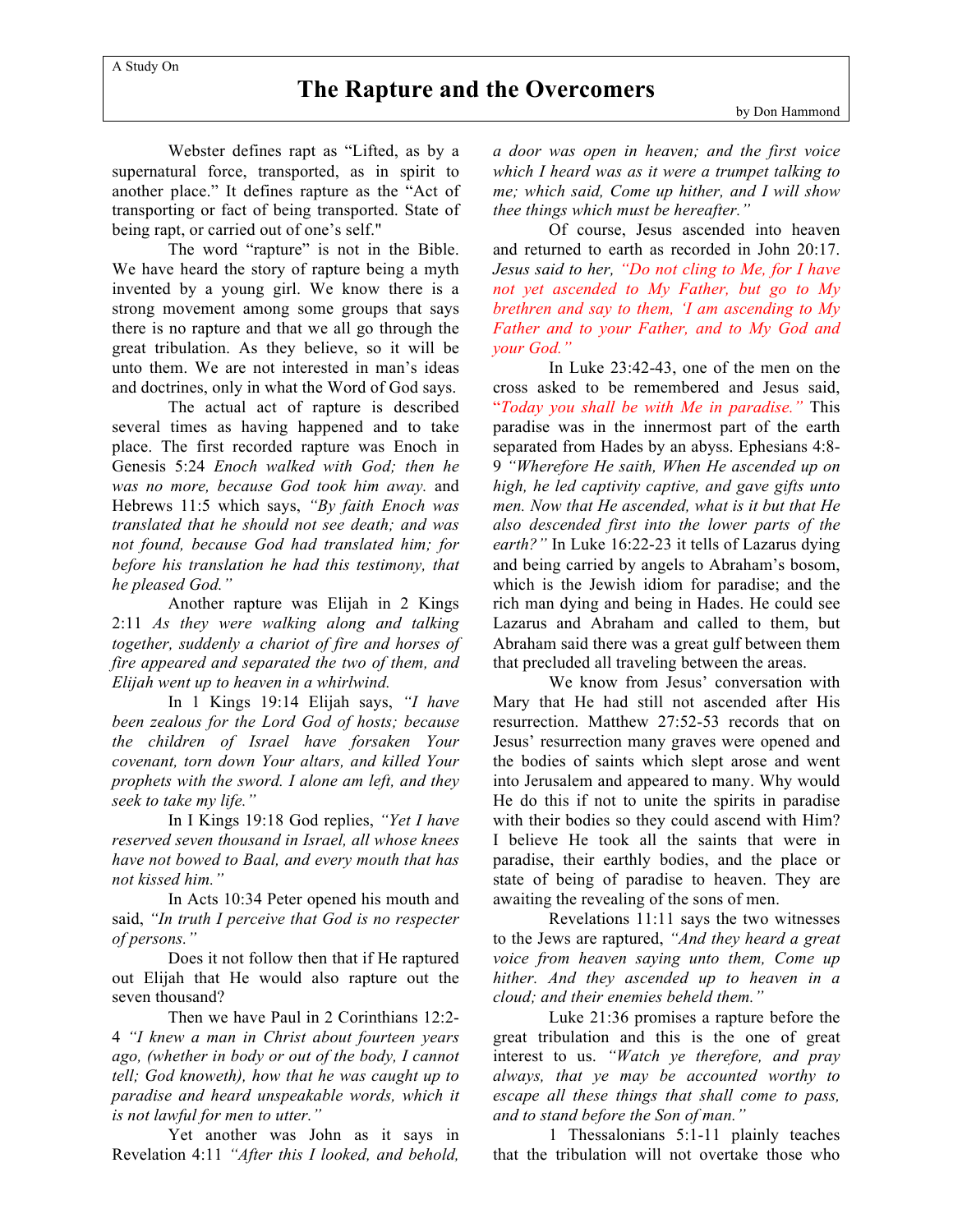watch, and that we are not appointed unto wrath, which is the indignation and judgment of God. *But concerning the times and seasons brethren, you have no need that I should write to you. For you yourselves know perfectly that the day of the Lord so comes as a thief in the night. For when they say "Peace and safety!" then sudden destruction comes upon them as labor pains upon a pregnant woman. And they shall not escape. But you brethren are not in darkness, so that this day should overtake you as a thief. You are all sons of light and sons of the day. We are not of the night nor darkness. Therefore let us not sleep, as others do, but let us watch and be sober. For those who sleep, sleep at night, and those who get drunk are drunk at night. But let us who are of the day be sober, putting on the breastplate of faith and love, and as a helmet the hope of salvation. For God did not appoint us to wrath but to obtain salvation through our Lord Jesus Christ, who died for us, that whether we wake or sleep we should live together with Him. Therefore comfort each other and edify one another, just as you also are doing.*

Adding to the reality of a Rapture are the following scriptures:

Matthew 14:25-32 *During the fourth watch of the night Jesus went out to them, walking on the lake. When the disciples saw him walking on the lake, they were terrified. "It's a ghost," they said, and cried out in fear.*

*But Jesus immediately said to them: "Take courage! It is I. Don't be afraid."*

*"Lord, if it's you," Peter replied, "tell me to come to you on the water."*

*"Come," he said.*

*Then Peter got down out of the boat, walked on the water and came toward Jesus. But when he saw the wind, he was afraid and, beginning to sink, cried out. "Lord, save me!"*

*Immediately Jesus reached out his hand and caught him. "You of little faith," he said, "why did you doubt?"*

*And when they climbed into the boat, the wind died down.*

This is exactly how the rapture will be. He comes most of the way, then by faith we go to Him. We are walking on water, the Word, to be with Him. We will have an advantage over Peter, for we will be cleansed of worldly things and will have no fear. Many will want to go but will be unable at this time because they have insufficient faith in the Word.

Psalm 110:1 *Sit You at My right hand until I make your enemies Your footstool.*

Matthew 22:44*''The Lord said to my Lord: "Sit at my right hand until I put your enemies under your feet."'*

Mark 12:36"*David himself, speaking by the Holy Spirit declared: "The Lord said to my lord 'Sit at my right hand until I put your enemies under your feet."'*

Luke 20:42 *"David himself declares in the Book of Psalms: 'The Lord said to my Lord: "Sit at my right hand until I make your enemies a footstool for your feet."'*

Acts 2:34-35 *For David did not ascend to heaven, and yet he said, "The Lord said to my Lord, 'Sit a my right hand until I make your enemies a footstool for your feet."*

Hebrews 1:13 *To which of the angels did God ever say, "Sit at my right hand until I make your enemies a footstool for your feet"?*

Hebrews 10:11-13 *And every priest stands ministering daily and offering repeatedly the same sacrifices, which can never take away sins. But this Man, after He had offered one sacrifice for sins forever, sat down at the right hand of God, from that time waiting till His enemies His footstool.*

When God repeats something seven times, you had better not ignore its importance. The scriptures are clear, Jesus is not coming back until His enemies are under His feet. This presents a problem to those who do not believe there is a rapture. They believe in the second coming, but something has to happen before that can take place. When Jesus comes with His saints at the second coming, it is to put down rebellion. Yet all these scriptures say He does not come back until the enemy is under His feet. So He had to come back when the world was at peace before He can come back to put down rebellion.

There will be a group of overcomers, the manifested sons of God that all creation is groaning for. It is prophesied in Isaiah 66:7-9 *"Before she travailed, she brought forth; before her pain came, she was delivered of a man child. Who hath heard such a thing? Who has seen such things? Shall the earth be made to bring forth in one day? or shall a nation be born at once? For as soon as Zion travailed, she brought forth her children. Shall I bring to birth, and not cause to bring forth, and shut the womb? says the Lord."*  Some study Bibles say this is the same as Revelation 12:1, which it is not and which will be covered later.

The woman is the church, who does not know the overcoming body is coming. Some translations say "Before she knew she was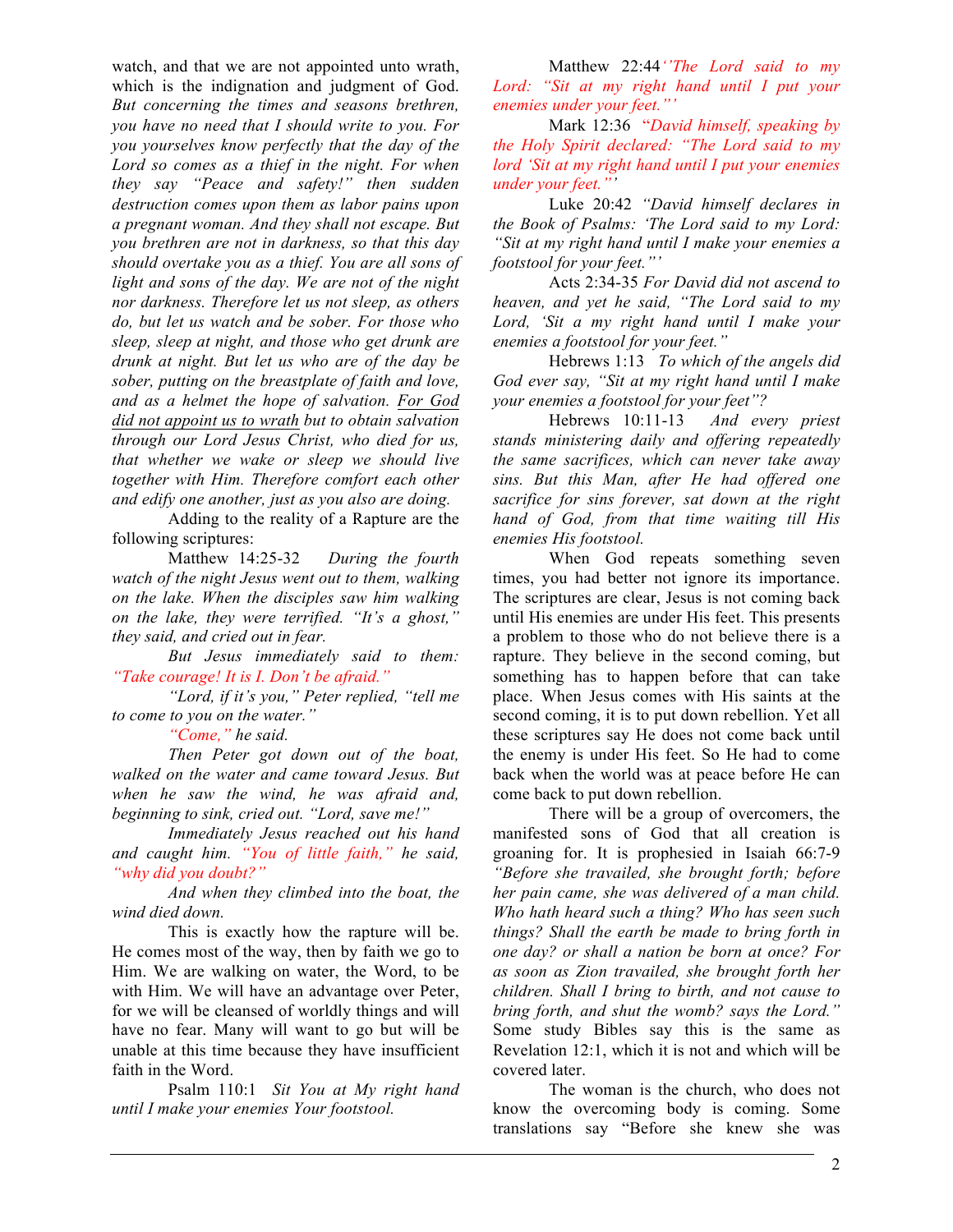pregnant…" Manchild, Strong's 2145, Man, remembered and to be marked, noteworthy. A man as representing his parents. Man child or male child is not a correct translation. It is a full grown man. Referring now to the man that was birthed supernaturally, Who has heard such things? Who has seen such things? Earth, uncertain root, several meanings. The most likely for this passage, way in the wilderness. Shall the way in the wilderness bring forth in one day? Or shall a nation be born at once? Some commentaries say this is Israel becoming a nation. Nation, Strong's 1471, Goy, a gentile nation or people. A strong, noteworthy, gentile people who can see and hear like no other come into being at God's command and for His name's sake.

God instituted three Jewish feasts. Passover, a three part feast, was fulfilled at the cross by Jesus. Pentecost, the giving of the Holy Spirit has been fulfilled also. Feast of Tabernacles is a three part feast. The first part is the Feast of Trumpets. This is a time of repentance, forgiveness, and warning. It is where we are right now. The second part is Yom Kippur or the Day of Atonement. It is the holiest day of Jews and was the only time the high priest could enter the Holy of Holies. On this day will we receive the kingdom of heaven such that we will be His manifest sons.

It will be for those who are watching and expecting. Matthew 2:1-12 *"Then shall the kingdom of heaven be likened unto ten virgins, which took their lamps and went forth to meet the bridegroom. And five of them were wise, and five were foolish. They that were foolish took their lamps, and took no oil with them. But the wise took oil in their vessels with their lamps. While the bridegroom tarried, they all slumbered and slept. And at midnight there was a cry made, Behold, the bridegroom cometh, go ye out to meet him. Then all these virgins arose, and trimmed their lamps. And the foolish said to the wise, Give us of your oil; for our lamps are gone out, But the wise answered, saying, Not so, lest there be not enough for us and you, but go rather to them that sell, and buy for yourselves. And while they went to buy, the bridegroom came, and they that were ready went in with him to the marriage: and the door was shut. Afterward came also the other virgins, saying, Lord, Lord, open to us. But He answered and said, Verily I say unto you, I know you not."*

Know: Strong's 1492 Used only in past tenses. Literally it would mean "I see you not'. Does this mean that they missed out with no chance of recovery? God does not operate that

way. There is a primary happening, yet individuals can make it on a personal basis. We were not there when Jesus was resurrected, yet we can be saved. We were not there in the room when the Holy Spirit was given, yet we can receive the Holy Spirit. This prophecy in Isaiah 66:7-9 makes that clear. When Zion (type and shadow of the mature, spirit-filled body) travails, her children are brought forth. He says when He brings to birth He will cause to bring forth and He will not shut the womb.

Revelations 2:18-19 *And unto the angel of the church in Thyatira write; These things saith the Son of God, who hath his eyes like unto a flame of fire, and his feet are like fine brass; I know thy works, and charity, and service, and faith, and thy patience, and thy works; and the last to be more than the first.*

The original overcomers come out of the church of Thyatira, which most commentaries say is the corrupt church. This is the only church whose last works are greater than the first. Their problem is tolerating the Jezebel spirit. This is the spirit that usurps God's leadership, that takes credit for miracles that God does, that accepts the praises and accolades of people when all the glory belongs to God. To those who have not known the depths of satan, there is no other burden. satan thought himself equal to God and was lifted in pride. When those in Thyatira, who will be judged more severely because they are more accountable, rebel against God by following their own dictates instead of following the Holy Spirit, they are dead. Matthew 7:21-23 *"Not everyone who says to Me, Lord, Lord, shall enter the kingdom of heaven, but he who does the will of My Father in heaven. Many will say to Me in that day, 'Lord, Lord, have we not prophesied in Your name, cast out demons in Your name, and done many wonders in Your name?' And then I will declare to them, 'I never knew you, depart from Me, you who practice lawlessness.'"* This is a very stern warning. Do the will of the Father. Your own works and righteousness are as filthy rags.

The pressure on the overcomers to perform miracles and healings will be enormous. Yet they must do as the Holy Spirit dictates. Many will be passed by and you will be called every filthy name.

John 15:20 *Remember the word that I said to you. A servant is not greater than his master. If they persecuted Me, they will also persecute you. If they kept My word, they will keep yours also.* Some say that it we are persecuted it means we are going into the Great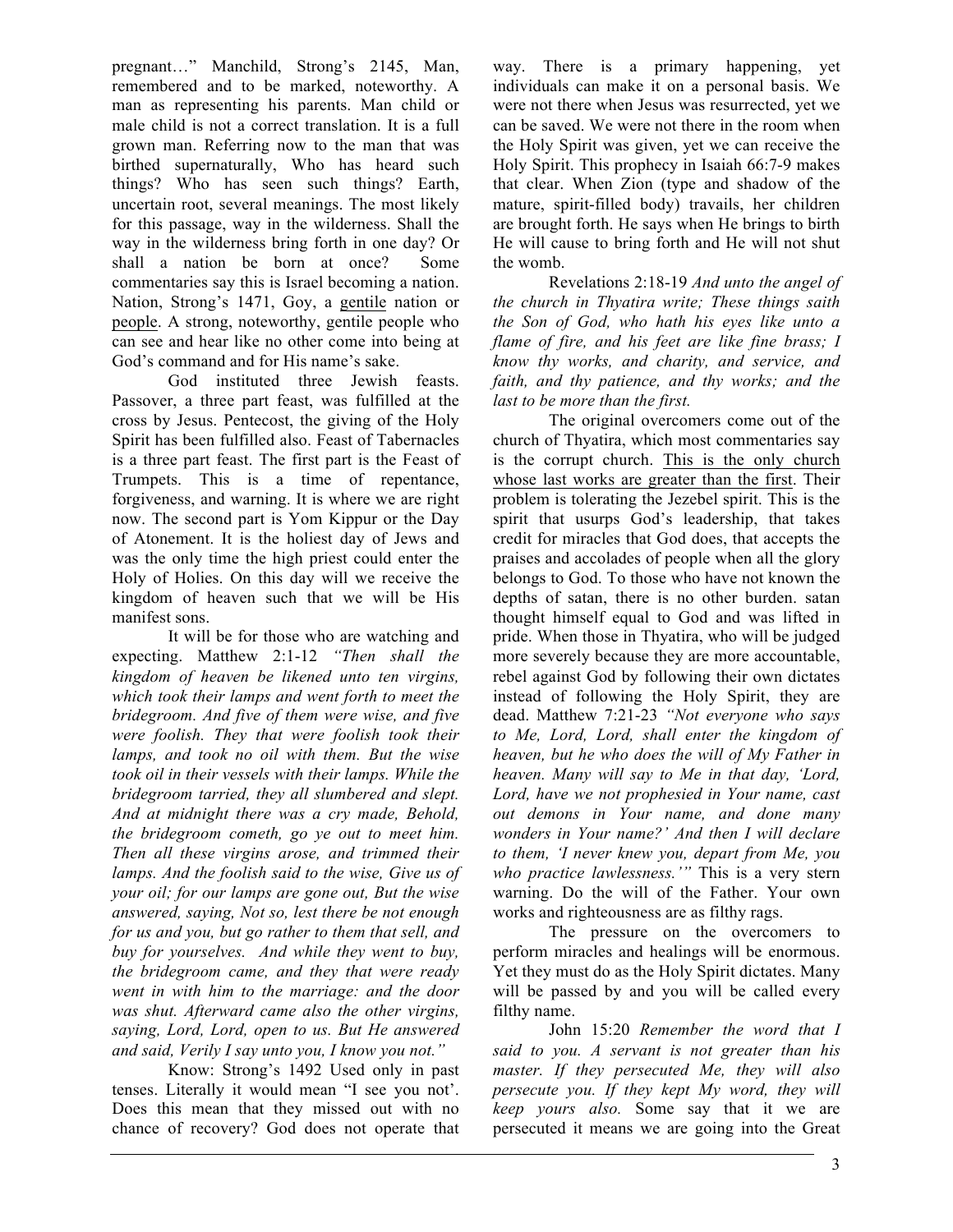Tribulation. We will experience tribulation, but not the judgment Tribulation. When Jesus said this, note He used the past tense. Yet what persecution had he received? No one could hurt Him physically or kill Him. He had to allow them to take Him to fulfill His mission. Look up persecute. Strong's 1377 – Literally and figuratively, to pursue, ensue, follow after, given to, press forward, by implication, to persecute. Jesus was pursued. With malice, with love, by the curious, by those needing something from Him. As overcomers, we will be just as relentlessly pursued. Like Jesus, there will be times you will just have to get away and spend time with the Father. But we will have it easier than Jesus. There was one of Him and there will be many of us.

What did Jesus mean when He said in John 14:12-14 *"Verily, verily, I say unto you, He that believeth on Me, the works that I do shall he do also; and greater works than these shall he do; because I go unto My Father. And whatsoever ye shall ask in My name, that will I do, that the Father may be glorified in the Son. If ye shall ask anything in My name, I will do it."* What would be greater? Jesus here is referring to the miracles he did during His ministry on earth, not the creation. The definition of "greater" is inconclusive. Greater in volume certainly because there will be many more of us scattered over the whole earth. But greater in magnitude? Hard to imagine. Yet Ephesians 3:20 says, *"Now to Him who is able to do exceedingly abundantly above all that we ask or think, according to the power that works in us."* That is the key. It is not what we think, it is what He thinks, and when we do what He thinks, then we will be turned right side up and restored to fullness. Jesus gave us the tools. We need to pick them up and use them at the direction of the Holy Spirit. The overcomers will put the enemy under Jesus' feet. They do this by being completely dead to self and following the Holy Spirit with the love of Jesus. This greatly pleases the Father and would be more than Enoch, yet He has more for them to do. Zechariah 1:8 *I saw by night, and behold a man riding upon a red horse, and he stood among the myrtle trees that were in the bottom; and behind him there were red horses, speckled, and white. Then said I, O my Lord, what are these? And the angel that talked with me said unto me, I will shew thee what these be. And the man that stood among the myrtle trees answered and said, These are they whom the Lord hath sent to walk to and fro through the earth. And they answered the angel of the Lord that stood among*  *the myrtle trees, and, said, We have walked to and fro through the earth, and, behold, all the earth sitteth still and is at rest.*

The myrtle is symbolic of good soil, wellwatered and tended by God, such as *"instead of the briar, the myrtle"* in Isaiah. It is specifically named in Nehemiah 8:15 in making the booths for Feast of Tabernacles. This is the third stage and is type and shadow of our walking and dwelling with God full time.

The color of the horses can indicate the characteristic of the rider as in Revelation 6. Here in Zechariah the red horse is followed by the speckled horse, followed by the white horse. He is showing us the progression of the overcomers. The root word for red is "Adam." We have man with the Adamic nature, followed by a saved man who still has fleshly desires; then followed by the white, which is the man in spotless linen without wrinkle. These men are the overcomers. Men here does not denote gender but of being warriors.

Not since the Garden of Eden and the fall of Adam has the world been at rest. This has nothing to do with the second coming where Jesus comes with His followers. Here, the Lord sends forth men to subdue the world and it is accomplished through them by the Holy Spirit.

This satisfies completely the Father's command to Jesus to sit at His right hand until He puts the enemy under His feet. At this point, He raptures out the overcomers. Most Christians go into the tribulation but the womb has not been closed and He births many into the overcomer status. Satan knows his time is short and is working hard to destroy as much of mankind as possible. The overcomers can keep him somewhat in check but God is pouring out judgment on the earth. They go through the seals, through the trumpets, and are around when the two witnesses to the Jews are here for three and a half years. Revelation 11:14 says *"These are the two olive trees and two lampstands standing before the God of the earth."* Note the two lampstands, one representing Judaism and the other Christianity. Their job is to bring as many Jews into the kingdom as possible.

Revelation 12:1-6 *And there appeared a great wonder in heaven, a woman clothed with the sun, and the moon under her feet, and upon her head a crown of twelve stars. And she being with child cried travailing in birth, and pained to be delivered. And there appeared another wonder in heaven; and behold a great red dragon having seven heads and ten horns and seven crowns upon his heads. And his tail drew the third part of the*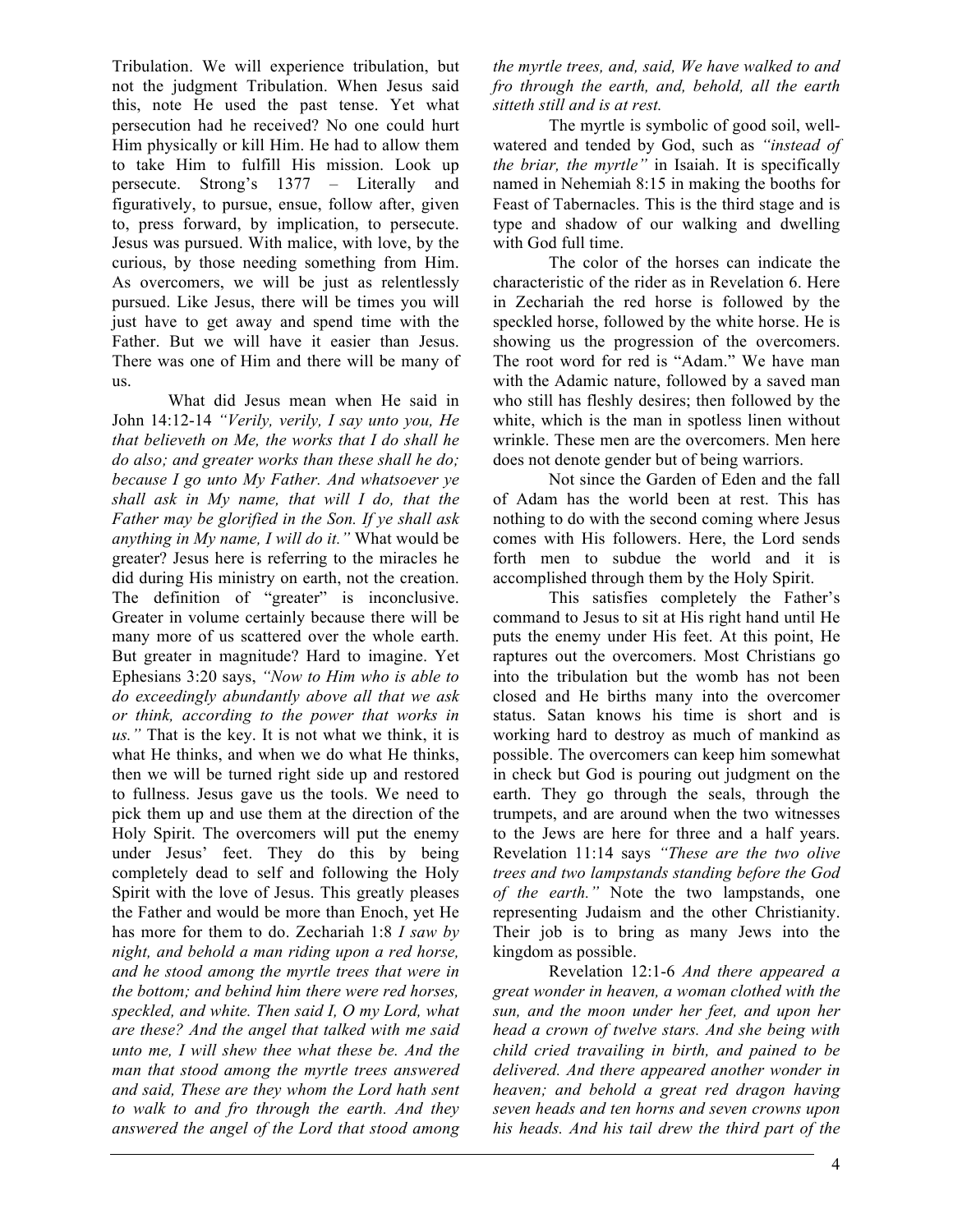*stars of heaven, and did cast them to earth; and the dragon stood before the woman which was ready to be delivered, for to devour her child as soon as it was born. And she brought forth a man child who was to rule all nations with a rod of iron; and her child was caught up unto God, and to His throne. And the woman fled into the wilderness, where she hath a place prepared of God, that they should feed her there a thousand two hundred and three score days.* Revelation 12:13-14 *And when the dragon saw that he was cast unto the earth, he persecuted the woman who brought forth the man child. And to the woman was given two wings of a great eagle, that she might fly into the wilderness into her place, where she is nourished for a time, and times and half a time, from the face of the serpent.*

The woman is the church who knows she is going to bring forth the manchild, the overcomers who have been protecting her. She is crying and pained because she is not going with them as they are caught up to Heaven. Many translations capitalize Child as if it is Jesus. The Jews did not know Jesus was coming. The devil did not try to kill Him at birth. Also Revelation 4:1 says " – Come up hither, and I will show thee things which must be hereafter." Since this book was written after Jesus ascended in Heaven, He is not being born again.

The two wings of a great eagle are the two witnesses of Zechariah 4. God is not a respecter of persons. If He sent two witnesses to the Jews, He will send two witnesses to the Christians. The nourishment they provide will be spiritual as well as physical. Zechariah 4:2-3 *And said unto me, What seest thou? And I said, I have looked, and behold a candlestick all of gold, with a bowl upon the top of it, and his seven lamps thereon, and seven pipes to the seven lamps*  (churches), *which are upon the top thereof. And two olive trees by it, one upon the right side of the bowl and the other upon the left thereof*. Zechariah 4:11-14 *Then answered I again and said unto him, What be these two olive branches which through the two golden pipes empty the golden oil out of themselves? And he answered me and said, Knowest thou not what these be? And I said, No, my Lord. Then said He, These are the two anointed ones, that stand by the Lord of the whole earth.*

Some say these two are the same as in Revelations but there are differences. In Revelations there are two lampstands. In Zechariah there is one lampstand which represents Christianity. The first reference calls them trees, the later reference says branches. Branches are grafted in to the tree. Branch here is Strong's 7641, is shibboleth, a flowing stream. By analogy, a branch, channel, (water) flood. The pipes that carry the golden oil use two different words, both having the meaning of tubes. It is like in Psalms 42:7 *"Deep calleth unto deep at the noise of thy waterspouts, all thy waves and thy billows are gone over me."* Waterspouts here is not a tornado over the ocean but means a hollow vessel for conducting water. What this is saying is a deep revelation will call forth another deep revelation. There is noise in the waterspout. In other words, the water is flowing. As the waves and billows flow over (through) me, the sediment and dirt as watched out and the pipe is clean. These vessels are not clay pots, but gold reservoirs with gold pipes feeding the lamp. They have enormous power and can protect all the Christians in all the cities of refuge. The Lord calls one of them Zerubbabel. Zerubbabel means out of Babel or, in going to the roots, to flow away from confusion. They feed the refugees pure word and as they are cleansed, they are raptured out as individuals.

Daniel 12:3-7 *And they that be wise shall shine as the brightness of the firmament; and they that turn many to righteousness as the stars for ever and ever. But thou, O Daniel, shut up the words and seal the book, even to the time of the end: many shall run to and fro and knowledge shall be increased. Then I, Daniel, looked, and behold, there stood other two, the one on this side of the bank of the river, and the other on that side of the bank of the river. And one said to the man clothed in linen, which was upon the waters of the river, How long shall it be to the end of these wonders? And I heard the man clothed in linen, which was upon the waters of the river, when he held up his right hand and his left hand unto heaven, and sware by Him that liveth forever that it shall be for a time, times, and an half, and when he shall have accomplished to scatter the power of the holy people, all these things shall be finished.*

The man in linen (Zerubbabel?) has the power to move God's holy people, from scattered cities of refuge up to Heaven. He will do so over the three and a half years that the woman is protected. To pass over the river means you have lost your Adamic nature. As it says in Joshua 3:13-16 *"That when the soles of the feet of the priests touched the waters of the Jordan, then shall the waters be backed up and piled at Adam."*

Romans 8:14 *"For as many as are led by the Spirit of God, these are the sons of God."* v. 19 *"For the earnest expectation of the creation*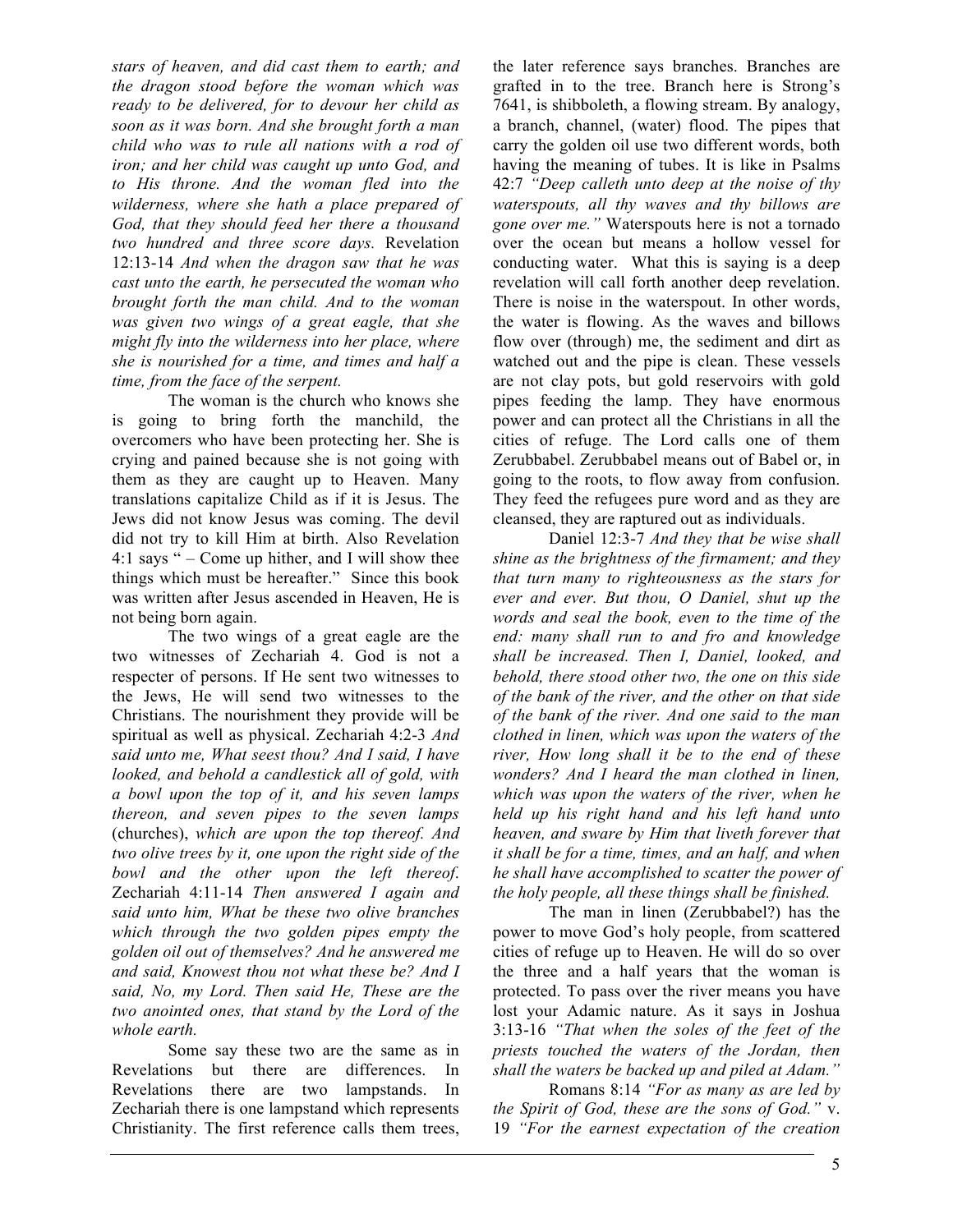*eagerly waits for the revealing of the sons of God."* We desire fervently to be led by the Holy Spirit. Pray that you may be filled with the love of God. It is much easier to diligently seek God out of love for Him. It is hard out of a sense of duty. If creation is expectant, we certainly must be.

In summary, as part of the fulfillment of the Feast of Tabernacles, God, for His name's sake and promise to complete our maturation to sons of God, confers that to those who are diligently seeking Him and looking expectantly to Him. It will be on or around Yom Kippur, the Day of Atonement. This new people shall see like no others, they shall hear like no others. They will be the manifested sons of God that all creation is groaning for. This group will fulfill the prophesy of Jesus. *"Greater things than these shall you do because I am with My Father in heaven making intercession for you."*

There will be miracles, healings, raising of dead, and many marvelous acts. There can be no doubt in anyone's mind that these are supernatural, although many will accuse us of operating under the power of Beelzebub. Indeed, there will be some operating like that doing seeming miracles, illusionary happenings, hypnotic trance-like doings that will confuse many. God gives those He has blessed so greatly with power and authority a stern warning. Follow only the leading of the Holy Spirit and do not fall into pride and start acting on your own. This will be usurping the glory that belongs only to God and will result in being thrown on Jezebel's bed and being killed. They will still be saved, but will have lost rewards. This is like Moses disregarding God's instruction. He died, but was forgiven, and appeared later on the Mount of Transfiguration.

God gives the overcomers an assignment to put down the enemy. They will patrol the whole earth and it shall be brought to rest. This will be the fulfillment of God's command to Jesus, "Sit You at My right hand until I make Your enemies Your footstool." At this point, these overcomers shall be raptured out. Although I have no scriptural backing for the next statement, I believe that satan approaches the Father and complains that the testing of many has not been completed and that he can't operate because of the activity of the overcomers. God agrees and we are out of here.

Those who were not in the primary event of sonship are born into it as prophesied in Isaiah 66. Zion, type and shadow of spirit-filled Christians, can become birthed with travail. God does not shut the womb. These overcomers slow down satan's activities, but do not keep the world at rest. God is pouring out His judgments upon the earth. All the seal judgments take place, the two witnesses to the Jews takes place, the trumpet judgments take place. At the seventh trumpet, which is the "last trump," the church again gives birth to a child. This time the translation is correct, a child and not a full grown man. These are the overcomers brought forth in travail, and they are raptured out and caught up to God. The church knows this time and is crying and in pain because they are not going. Yet, God is merciful and has prepared a place for her for one thousand two hundred and sixty days. There she will be protected and fed, both physically and spiritually. The protectors and teachers will be the two witnesses in Zechariah, who feed pure oil through tubes (lips) of gold. During this three and a half year period, as an individual reaches overcomer status, he or she will be raptured out as it says in Daniel. An overcomer is one who has overcome the Adamic nature and follows the dictates of the Holy Spirit. If they still have not made it after three and a half years of protection and instruction, they can only make it by not taking the mark of the beast. This would result in their martyrdom, for the beast was granted to make war with the saints to overcome them.

The overcomers through which the earth was put to rest are the 144,000 who follow Jesus wherever He goes. They are given the Morning Star as it says in Rev. 2:28. There are two Greek words for morning star. Jesus is the preeminent Morning Star and we would be morning stars also*. "These were redeemed from among men, being Firstfruits to God and to the Lamb. And in their mouth was formed no deceit, for they are without fault before the throne of God."*

The second group of overcomers will be those who rule over all the nations of the earth with a rod of iron.

The remainder are truly blessed to be in heaven and the New Jerusalem.

Many will think that I am requiring more than God requires. I believe that there is scriptural backup for all that has been stated. It is very dangerous to remove God's requirements to make things more palatable and easier. There is a warning in Revelations 22:18-19 *"If anyone adds to these things, God will add to him the plagues written in this book, and if anyone takes away from the words of the book of this prophesy, God will take away his part from the Book of Life, from the holy city, and from the things written in this book."* I take this very seriously. If I err and you